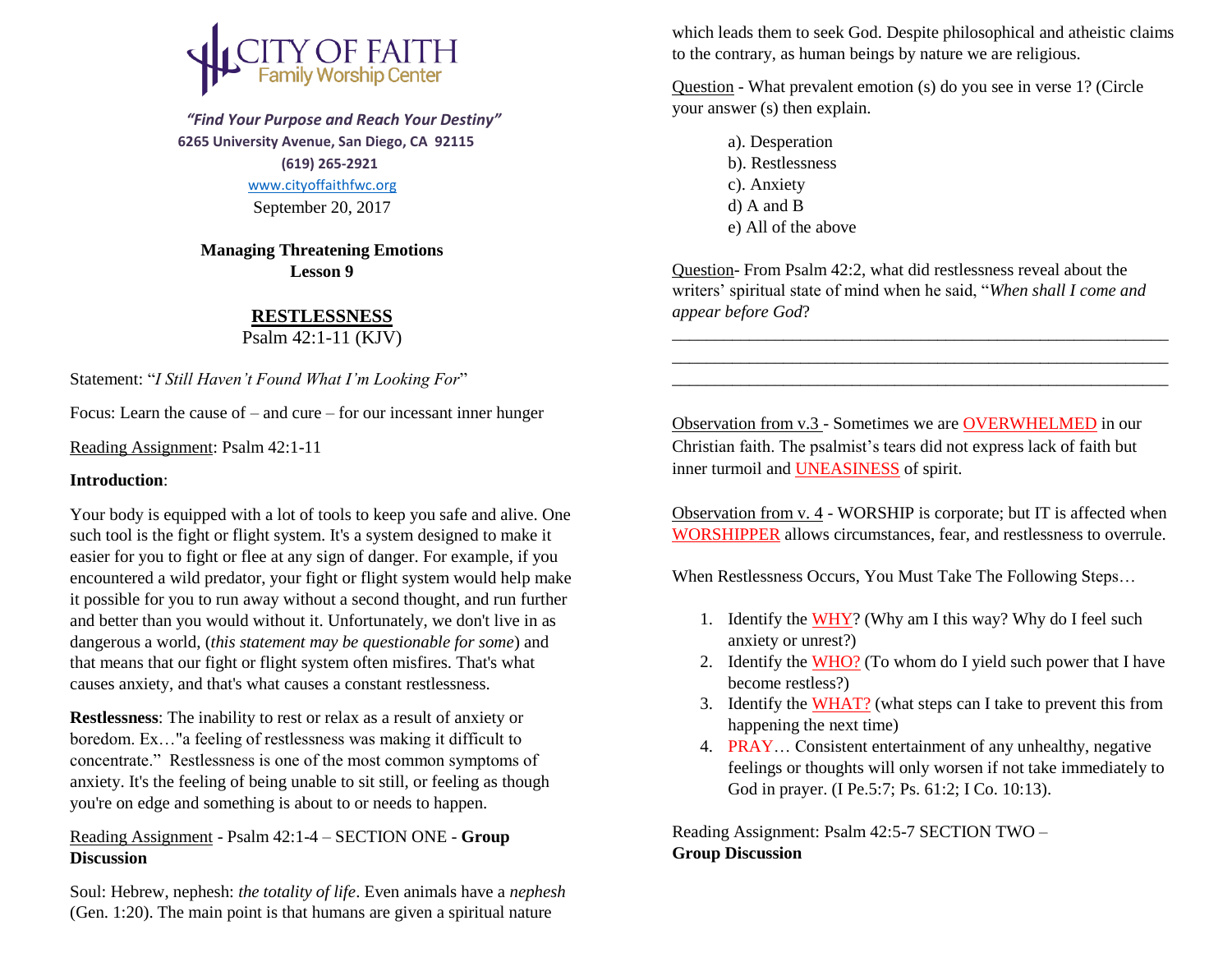QUESTION - From Verse 5, (select from the answers above), which application (s) did the writer apply to his situation? (You will be asked to explain).

\_\_\_\_\_\_\_\_\_\_\_\_\_\_\_\_\_\_\_\_\_\_\_\_\_\_\_\_\_\_\_\_\_\_\_\_\_\_\_\_\_\_\_\_\_\_\_\_\_\_\_\_\_\_\_\_\_\_ \_\_\_\_\_\_\_\_\_\_\_\_\_\_\_\_\_\_\_\_\_\_\_\_\_\_\_\_\_\_\_\_\_\_\_\_\_\_\_\_\_\_\_\_\_\_\_\_\_\_\_\_\_\_\_\_\_\_ \_\_\_\_\_\_\_\_\_\_\_\_\_\_\_\_\_\_\_\_\_\_\_\_\_\_\_\_\_\_\_\_\_\_\_\_\_\_\_\_\_\_\_\_\_\_\_\_\_\_\_\_\_\_\_\_\_\_

Observation from v. 5 - A person's soliloquy within his own soul must call for **HOPE**. The hope that looks beyond trouble and oppression to a FUTURE time when praise will replace grief.

QUESTION - From Psalm v.6, please describe the writers emotional state. What is he implying?

\_\_\_\_\_\_\_\_\_\_\_\_\_\_\_\_\_\_\_\_\_\_\_\_\_\_\_\_\_\_\_\_\_\_\_\_\_\_\_\_\_\_\_\_\_\_\_\_\_\_\_\_\_\_\_\_\_\_ \_\_\_\_\_\_\_\_\_\_\_\_\_\_\_\_\_\_\_\_\_\_\_\_\_\_\_\_\_\_\_\_\_\_\_\_\_\_\_\_\_\_\_\_\_\_\_\_\_\_\_\_\_\_\_\_\_\_ \_\_\_\_\_\_\_\_\_\_\_\_\_\_\_\_\_\_\_\_\_\_\_\_\_\_\_\_\_\_\_\_\_\_\_\_\_\_\_\_\_\_\_\_\_\_\_\_\_\_\_\_\_\_\_\_\_\_

Observation from v. 6 - When the CIRCUMSTANCES of life overwhelm the people of God, regardless of where they are, they INSTINCTIVELY turn to Him.

Observation from v. 7 - The way to forget our miseries, is to remember the God of our mercies. David saw troubles coming from God's wrath, and that discouraged him. But if one trouble followed hard after another, if all seem to combine for our ruin, we must remember they are all appointed and overruled by the Lord

Reading Assignment - Psalm 42:8-11 - SECTION THREE

Psalm 42:8…. David's faith is renewed, when he remembered God and His goodness (see vs.6 also as companion scripture).

Observation from v. 8 - REFLECTION leads to APPRECIATION of God and His benefits toward us. Not only does reflection bring about a sense of appreciation; but it will also drive away the spirit of restlessness when it comes.

## ~ APPRECIATION QUOTES ~

*Trade your expectation for Appreciation and the world changes instantly*  $\sim$  Tony Robins  $\sim$ 

*Value and appreciate the people who sacrifice their "Something" for you. Because maybe that "Something" was their everything*.  $~\sim$ Anonymous  $\sim$ 

Reading Assignment; Psalm 42:9-10

From v. 9 - Restlessness, as aforementioned, stems from anxiety. Observe the contradictory phrase in this Scripture - v. 9 - *I will say unto God my rock, why hast thou forsaken me? Why go I mourning because of the oppression of the enemy*?

From v. 10 – We see how ANXIETY (restlessness) is often prevalent due to RELATIONAL DISSAPPOINTMENT. Family, work, church, between siblings, children, marriage, etc.

\_\_\_\_\_\_\_\_\_\_\_\_\_\_\_\_\_\_\_\_\_\_\_\_\_\_\_\_\_\_\_\_\_\_\_\_\_\_\_\_\_\_\_\_\_\_\_\_\_\_\_\_\_\_\_\_\_\_ \_\_\_\_\_\_\_\_\_\_\_\_\_\_\_\_\_\_\_\_\_\_\_\_\_\_\_\_\_\_\_\_\_\_\_\_\_\_\_\_\_\_\_\_\_\_\_\_\_\_\_\_\_\_\_\_\_\_ \_\_\_\_\_\_\_\_\_\_\_\_\_\_\_\_\_\_\_\_\_\_\_\_\_\_\_\_\_\_\_\_\_\_\_\_\_\_\_\_\_\_\_\_\_\_\_\_\_\_\_\_\_\_\_\_\_\_ \_\_\_\_\_\_\_\_\_\_\_\_\_\_\_\_\_\_\_\_\_\_\_\_\_\_\_\_\_\_\_\_\_\_\_\_\_\_\_\_\_\_\_\_\_\_\_\_\_\_\_\_\_\_\_\_\_\_ \_\_\_\_\_\_\_\_\_\_\_\_\_\_\_\_\_\_\_\_\_\_\_\_\_\_\_\_\_\_\_\_\_\_\_\_\_\_\_\_\_\_\_\_\_\_\_\_\_\_\_\_\_\_\_\_\_\_ \_\_\_\_\_\_\_\_\_\_\_\_\_\_\_\_\_\_\_\_\_\_\_\_\_\_\_\_\_\_\_\_\_\_\_\_\_\_\_\_\_\_\_\_\_\_\_\_\_\_\_\_\_\_\_\_\_\_ \_\_\_\_\_\_\_\_\_\_\_\_\_\_\_\_\_\_\_\_\_\_\_\_\_\_\_\_\_\_\_\_\_\_\_\_\_\_\_\_\_\_\_\_\_\_\_\_\_\_\_\_\_\_\_\_\_\_ \_\_\_\_\_\_\_\_\_\_\_\_\_\_\_\_\_\_\_\_\_\_\_\_\_\_\_\_\_\_\_\_\_\_\_\_\_\_\_\_\_\_\_\_\_\_\_\_\_\_\_\_\_\_\_\_\_\_

Psalm 42:11

Notes: